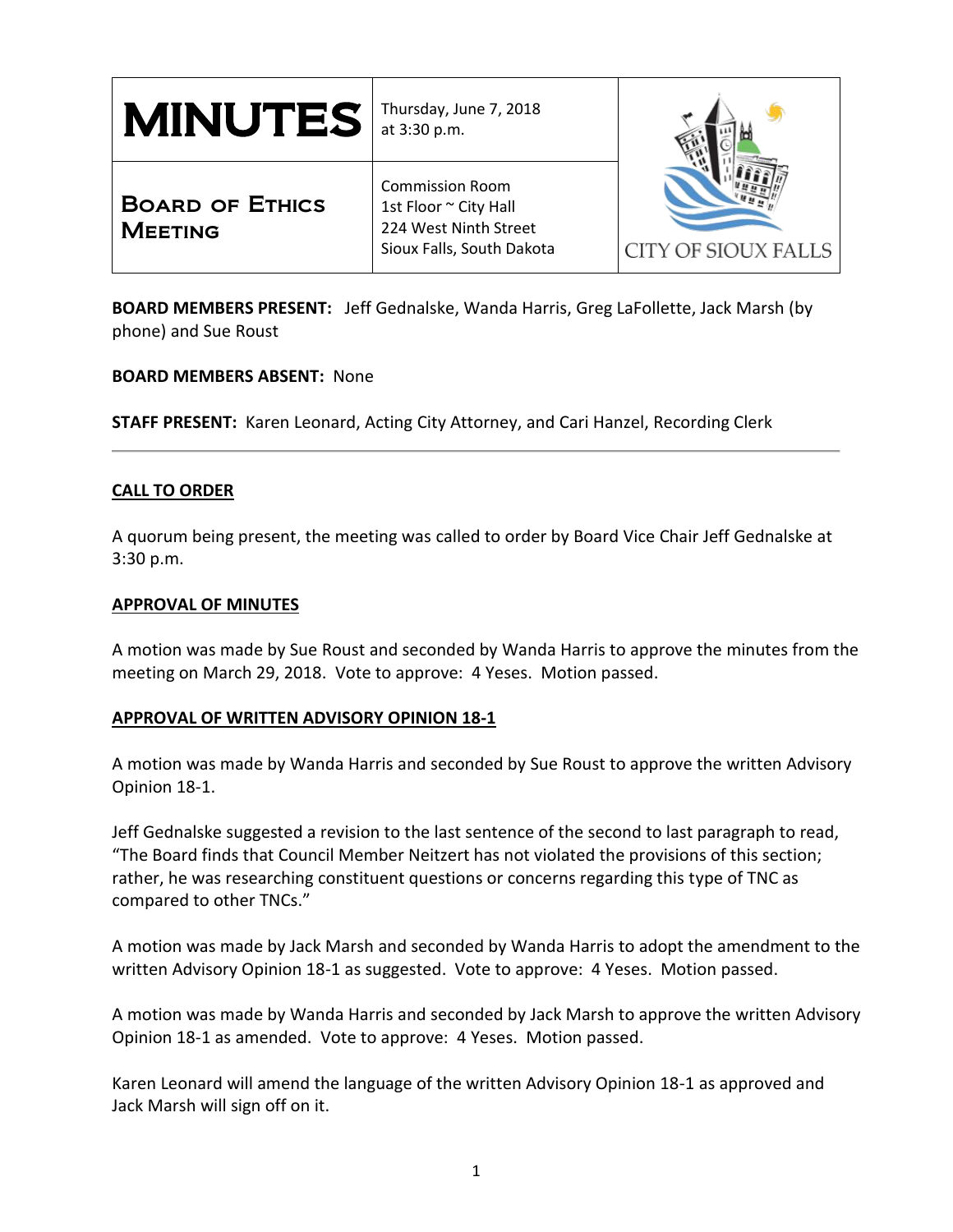# **BUSINESS OR PENDING ISSUES BROUGHT BEFORE THE BOARD**

A. Request for Advisory Opinion (18-2) filed April 25, 2018.

Gednalske introduced the pending Request for Advisory Opinion submitted by Council Member Theresa Stehly and advised that she waived confidentiality.

Board Clerk Cari Hanzel read Councilor Stehly's Request for Advisory Opinion.

Karen Leonard provided the Board with the following documents to aid in their discussions: 1) Rules of Procedure for the Board of Ethics; 2) Advisory Opinion 13-2; 3) Ethics Canons 3, 6 and 7 as found in Sections 34.005, 34.008 and 34.009 of the Ordinances of Sioux Falls, SD; 4) Advisory Opinion 07-1; 5) Advisory Opinion 06-1; 6) Section 35.054 of the Ordinances of Sioux Falls, SD; 7) Code of Conduct SD State Legislature; 8) Advisory Opinion 14-2; 9) Charter Sections 7.01 and 7.02; and 10) SDCL 9-20-1 and 9-20-8. Copies of the same were also made available to the public at the back of the room.

The Board discussed how to structure their review of the six questions raised and further discussed whether the questions were hypothetical or specific enough to address.

Greg LaFollette moved to bifurcate the issue into two sections, the first dealing with questions 1, 5 and 6 of the Request and the second dealing with questions 2, 3 and 4 and to have the discussions separate from one another. Sue Roust seconded the motion. Vote to approve: 4 Yeses. Motion passed.

The Board invited Council Member Stehly to speak to her request. She was sworn under oath.

The Board asked Councilor Stehly to first address questions 1, 5 and 6.

Councilor Stehly informed the Board that she meant to use the term circulate and not participate in each of her questions.

Councilor Stehly provided the Board with examples of other elected officials who have done petition drives and expressed her interest in leading petition drives at the municipal, county, state and school board levels.

The Board asked questions of Councilor Stehly.

Councilor Stehly clarified that she was not questioning whether she could be an advocate, just interested in circulating petitions for signature.

The Board discussed the guidance already found in the Canons and previous advisory opinions and well as the Board's Rules of Procedure prohibiting opinions on hypothetical questions.

The Board specifically reviewed previous Advisory Opinion 07-1 and the ordinances and canons tied to that.